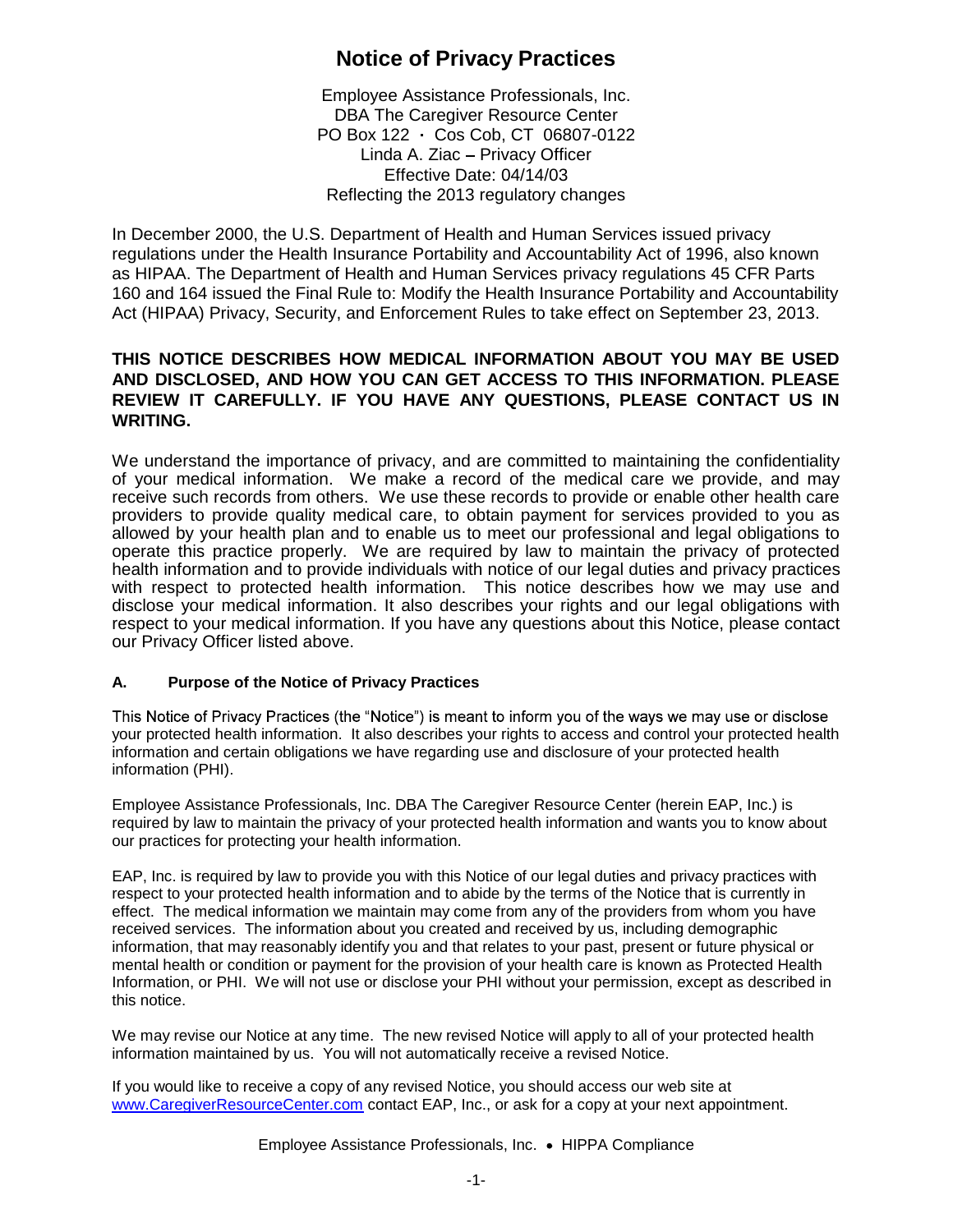# **B. How this Practice May Use or Disclose Your Health Information**

The law permits us to use or disclose your health information for the following purposes:

1. Treatment. We will use and disclose your PHI in providing you with treatment and services and coordinating your care, and may disclose your PHI to other providers involved in your care. For example, we may share information with a home health agency to enable it to provide appropriate care. We may receive information from or disclose information to your physician or hospital staff to assist with appropriate treatment. Information may be collected from a hospital or extended care facility in order to plan for appropriate care upon your discharge from the facility. We may provide information to town or municipal social workers or housing officials to help locate appropriate services.

2. Payment. We may use and disclose your PHI for billing and payment purposes. We may disclose your PHI to an insurance or managed care company, Medicare, Medicaid or another third party payer. For example, we may confirm your eligibility for Long Term Care Insurance, Medicare or Medicaid and provide the Department of Social Services, insurance companies or others with information needed to obtain payment for equipment and services.

If payment is 60 days past due, EAP, Inc. has the option of using legal means to secure payment, as per CGS § 52-146s. This may involve hiring an attorney, collection agency, or going through small claims court; which will require The Caregiver Resource Center to take such action as would involve disclosure of your name, the nature of the services provided, and the amount due.

3. Health Care Operations. We may use and disclose medical information about you to operate this practice. For example, we may use and disclose this information to review and improve the quality of care we provide, or the competence and qualifications of our professional staff. We may also use and disclose this information to request that your health plan authorize services or referrals. We may also use and disclose this information as necessary for medical reviews, legal services and audits, including fraud and abuse detection and compliance programs and business planning and management. We may also share your information with other health care providers, a health care clearinghouse or health plans that have a relationship with you when they request this information, to help them with their quality assessment and improvement activities, their efforts to improve health or reduce health care costs, their review of compliance, qualifications and performance of health care professionals, their training programs, their accreditation, certification or licensing activities , or their health care fraud and abuse detection and compliance efforts.

4. Business Associates. We may share your medical information with "business associates", such as our billing service that performs administrative services for us. If we were to use Business associates, we would have a written contract with each of these business associates that contains terms requiring them to protect the confidentiality of your medical information.

5. Scheduling and confirming appointments. We may use and disclose medical information to contact and remind you about appointments. If you are not home or work, we may leave this information with the person answering the phone or on your answering machine.

6. Cell Phones and alpha pagers: We reserve the right to return phone calls during non-business hours via cell phones. In the event we use an answering service, we reserve the right to use an alpha numerical paging system to expedite communication between providers and the answering service.

7. Notification and communication with family. We may disclose your health information to a family member or a close friend or other person you identify where relevant to that person's involvement in your care or payment for your care. We may disclose your health information to notify or assist in notifying a family member, your personal representative or another person responsible for your care about your location, your general condition or in the event of your death. In the event of a disaster, we may disclose information to a relief organization so that they may coordinate these notification efforts. If you are able and available to agree or object, we will give you the opportunity to object prior to making these disclosures, although we may disclose this information in a disaster even over your objection if we believe it is necessary to respond to the emergency circumstances. If you are unable or unavailable to agree or object, our health professionals will use their best judgment in communicating with your family and others.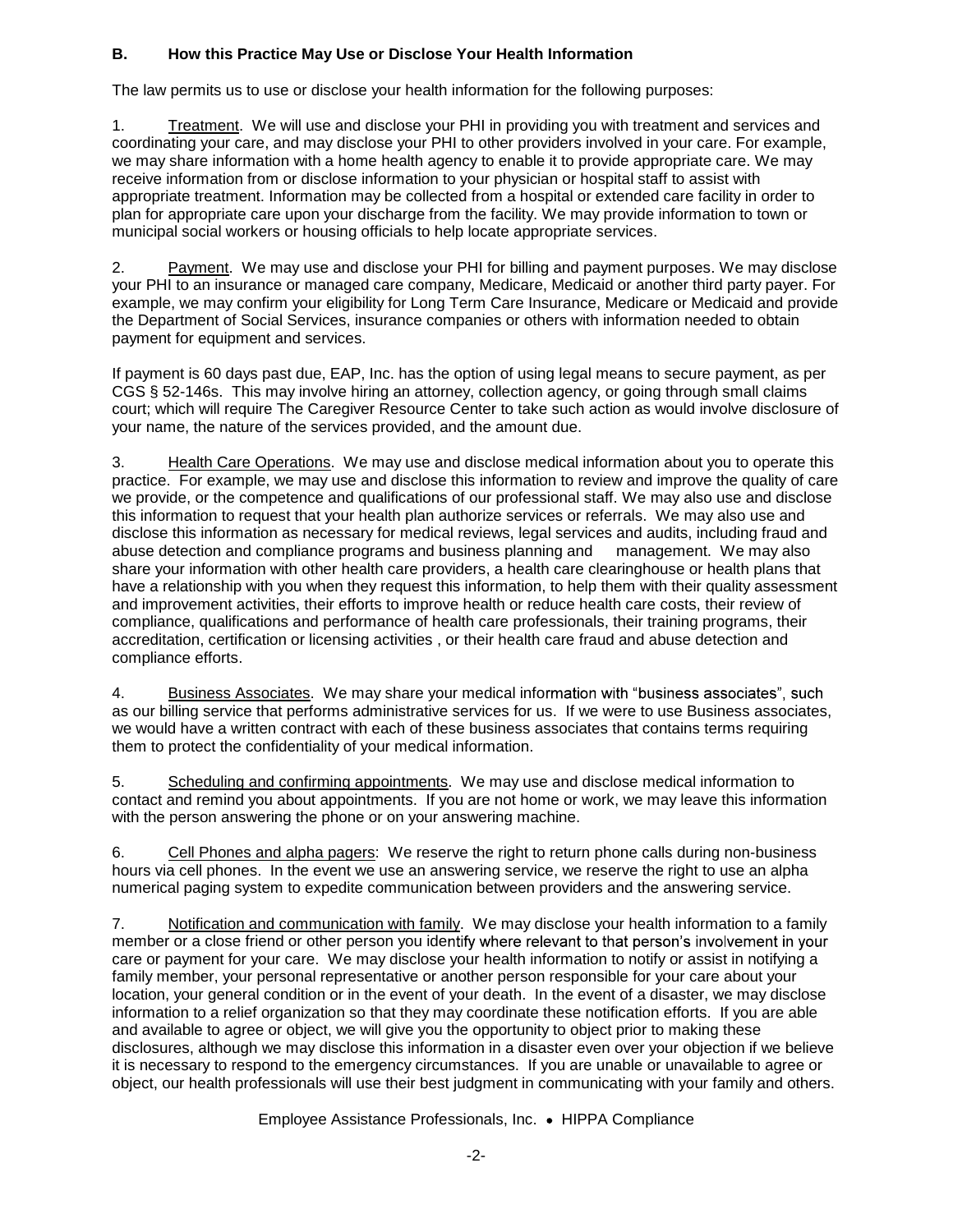8. Marketing. We may contact you to give you information about product or services related to your treatment, case management or care coordination, or to direct or suggest other treatments or healthrelated benefits and services that may be of interest to you or to provide you with small gifts. We may also encourage you to purchase a product or service when we see you. We will not use of disclose your medical information for marketing purposes without your written authorization.

9. Required by law. As required by law, we will use and disclose your health information, but we will limit our use or disclosure to the relevant requirements of the law. When the law requires us to report abuse, neglect or domestic violence, or respond to judicial or administrative proceedings, or to law enforcement officials, we will further comply with the requirement set forth below concerning those activities.

10. Public health. We may, and are sometimes required by law to disclose your health information to public health authorities for purposes related to: preventing or controlling disease, injury or disability; reporting child, elder or dependent adult abuse or neglect; reporting domestic violence; reporting to the Food and Drug Administration problems with products and reactions to medications; and reporting disease or infection exposure. When we report suspected elder or dependent adult abuse or domestic violence, we will inform you or your personal representative promptly unless in our best professional judgment, we believe the notification would place you at risk of serious harm or would require informing a personal representative we believe is responsible for the abuse or harm.

11. Health oversight activities. We may, and are sometimes required by law to disclose your health information to health oversight agencies during the course of audits, investigations, inspections, licensure and other proceedings.

12. Judicial and administrative proceedings. We may, and are sometimes required by law, to disclose your health information in the course of any administrative or judicial proceeding to the extent expressly authorized by a court or administrative order. We may also disclose information about you in response to a subpoena, discovery request or other lawful process if reasonable efforts have been made to notify you of the request and you have not objected, or if your objections have been resolved by a court or administrative order.

13. Law enforcement. We may, and are sometimes required by law, to disclose your health information to a law enforcement official for purposes such as identifying of locating a suspect, fugitive, material witness or missing person, complying with a court order, warrant, grand jury subpoena and other law enforcement purposes.

14. To avert a serious threat to health or safety. We may, and are sometimes required by law, to disclose your health information to appropriate persons in order to prevent or lessen a serious and imminent threat to the health or safety of a particular person or the general public.

15. Specialized government functions. We may disclose your health information for military or national security purposes or to correctional institutions or law enforcement officers that have you in their lawful custody.

16. Worker's compensation. We may disclose your health information as necessary to comply with worker's compensation laws. For example, to the extent your care is covered by workers' compensation, we will make periodic reports to your employer about your condition. We may also required by law to report cases of occupational injury or occupational illness to the employer or workers' compensation insurer.

17. Change of Ownership. In the event that this practice is sold or merged with another organization, your health information/record may be transferred the new owner, although you will maintain the right to request that copies of your health information be transferred to another physician or medical group.

18. Military and National Security. If required by law, if you are a member of the armed forces, we may use and disclose your protected health information as required by military command authorities, Department of Veterans Affairs, or other authorized federal officials.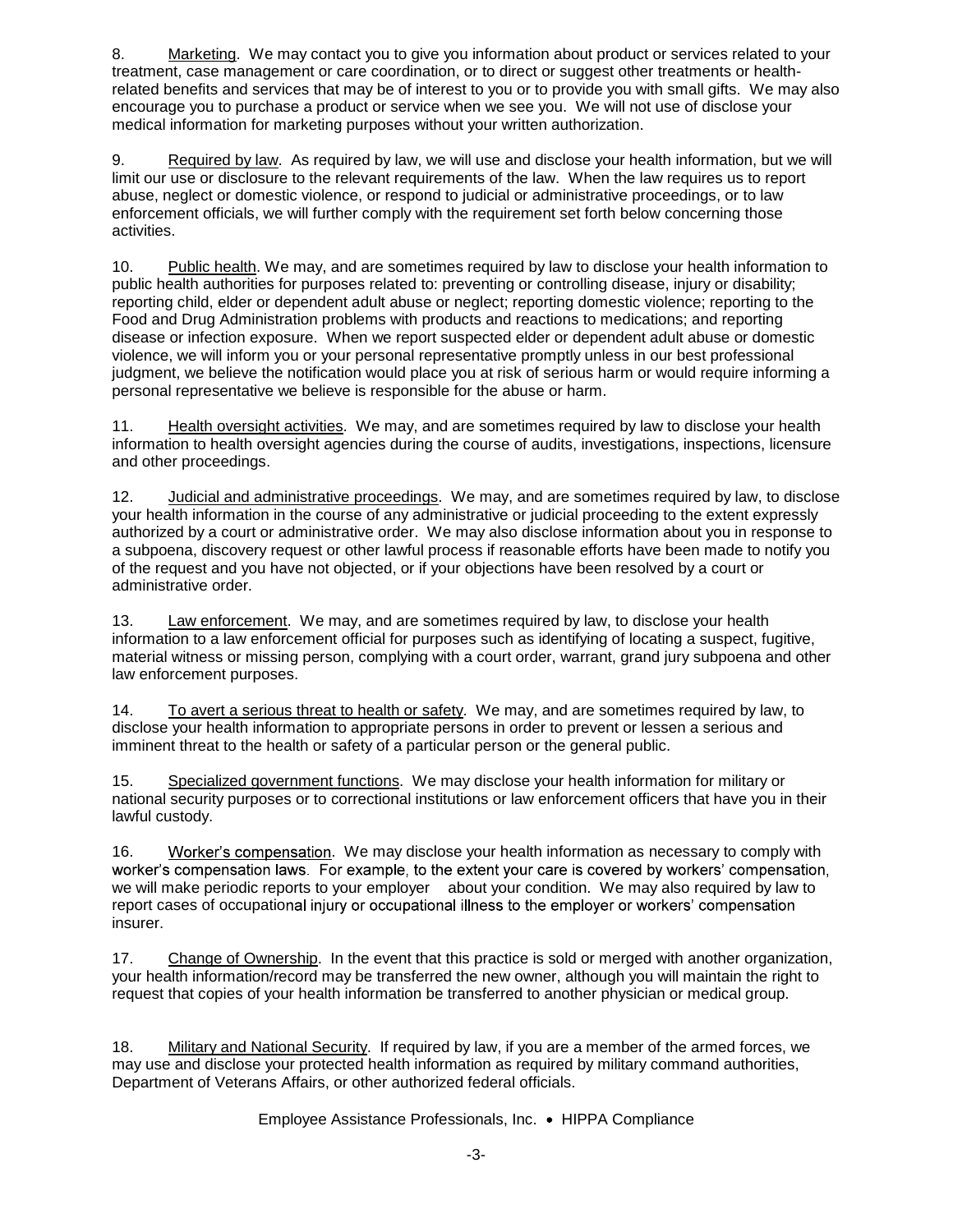# **C. When This Practice May Not Use or Disclose Your Health Information**

Except as described in this Notice of Privacy Practices, this practice will not use or disclose health information, which identifies you without your written authorization. If you do authorize this practice to use or disclose your health information for another purpose, you may revoke your authorization in writing at any time, except to the extent that we have already taken action in reliance on the authorization.

# **D. Your Health Information Rights**

1. Right to Request Special Privacy Protections You have the right to request restrictions on certain uses and disclosures of your health information, by submitting a written request specifying what information you want to limit and what limitations on our use or disclosure of that information you wish to have imposed. We reserve the right to accept or reject your request, and will notify you of our decision.

2. Right to Request Confidential Communications. You have the right to request that you receive your health information in a specific way or at a specific location. For example, you may ask that we send information to a particular e-mail account or to your work address. We will comply with all reasonable requests submitted in writing which specify how or where you wish to receive these communications.

3. Right to Inspect and Copy. You have the right to inspect and copy your health information, with limited exceptions. To access your medical information, you must submit a written request detailing what information you want access to and whether you want to inspect it or get a copy of it. We will charge a reasonable fee, as allowed by Connecticut law. We may deny your request under limited circumstances.

4. Right to Amend or Supplement. You have a right to request that we amend your health information that you believe is incorrect or incomplete. You must make a request to amend in writing, and include the reasons you believe the information is inaccurate or incomplete. We are not required to change your health information, and will provide you with information about this practice's denial and how you can disagree with the denial. We may deny your request if we do not have the information, if we did not create the information (unless the person or entity that created the information is no longer available to make the amendment), if you would not be permitted to inspect or copy the information at issue, or if the information is accurate and complete as is.

5. Right to an Accounting of Disclosures. You have a right to receive an accounting of disclosures of your health information made by this practice, except that this practice does not have to account for the disclosures provided to you or pursuant to your written authorization, or as described in paragraphs I (treatment), 2 (payment), 3 (health care operations), 7 (notification and communication with family) and 17 (certain government functions) of Section A of this Notice of Privacy Practices or disclosures of data which exclude direct patient identifiers for purposes of research or public health or disclosures which are incident to a use or disclosure otherwise permitted or authorized by law, or the disclosures to a health oversight agency or law enforcement official to the extent this practice has received notice from that agency or official that providing this accounting would be reasonably likely to impede their activities and certain other disclosures.

6. Right to Receive a Notice of Privacy Practices. You have a right to receive a paper copy of this Notice of Privacy Practices, even if you have previously requested its receipt by e-mail.

If you would like to have a more detailed explanation of these rights or if you would like to exercise one or more of these rights, contact our Privacy Officer listed at the top of this Notice of Privacy Practices.

#### **E. Special Rules Regarding Disclosure of Mental Health, Substance Abuse and HIV Related Information**

Under Connecticut and federal law, additional restrictions may apply to disclosures of health information that relates to care for psychiatric conditions, substance abuse or HIV-related testing and treatment. This information may not be disclosed without your specific written permission, except as may be specifically required or permitted by Connecticut or federal law.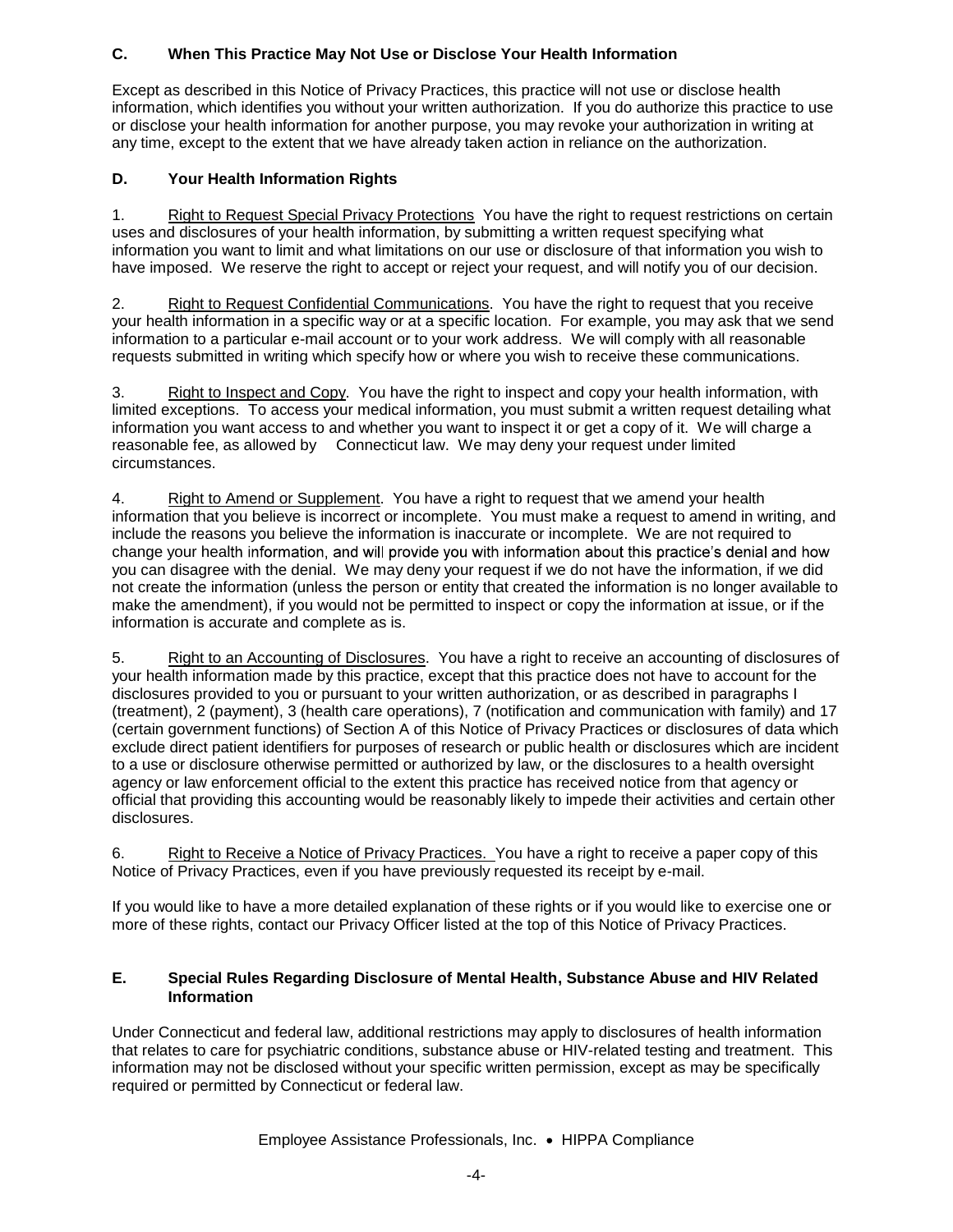*Protected Mental Health Information:* State law provides special protections when it comes to mental health information. Except for treatment, or healthcare operations, psychiatric communications will not be disclosed, without your specific written consent, unless the disclosure is made: (i) to another health care provider for the purpose of treatment and diagnosis (with notice to You); (ii) when there is substantial risk of imminent physical injury to you or others and the disclosure is necessary to place you in a treatment facility; (iii) to a court as part of a court ordered psychiatric examination; (iv) in a civil court proceeding if you introduce your mental condition as an element of a claim or defense; (v) after your death, when your condition is introduced by a party claiming or defending through or as a beneficiary of you and a court finds it to be in the interests of justice to disclose such psychiatric information; (vi) to the Commissioner of the State Department of Public Health or the State Department of Mental Health & Addiction Services in connection with an inspection or investigation; (vii) to the family or legal representative of a victim of a homicide committed by you; (viii) to individuals or agencies involved in the collection of fees for psychiatric services;

*Protected HIV-Related Information:* Special rules under State law also limit the disclosure of HIVrelated information. According to the rules, the Provider may not disclose such information without your specific written authorization, unless such disclosure is: (i) made to a public health official as required or allowed by State or Federal law; (ii) a health care Provider for the purpose of treatment; (iii) a medical examiner to determine the cause of death; (iv) to a hospital committee or another organization for the purpose of oversight or monitoring of Employee Assistance Professionals, Inc.; (v) to a health care worker experiencing a significant occupational exposure to HIV infection; (vi) pursuant to a court order; (v) life and health insurers; (vi) to your partner by a physician caring for you and your partner if it is believed by the physician that your partner is at significant risk for transmission; and (v) if you are a minor, to your parents or legal guardian, unless the physician determines there is cause (as defined by law) not to disclose to them.

*Protected Drug and Alcohol Information:* Federal law establishes certain protections for any patient identifiable information relating to drug and alcohol treatment. As a general rule, protected drug and alcohol information is confidential and may not be disclosed without your authorization or pursuant to Federal law. Exceptions for disclosure of Protected drug and alcohol information without your authorization are as follows: (1) to medical personnel to the extent necessary to meet a bona fide medical emergency; (2) to qualified personnel for the purpose of conducting research, management audits, program evaluation, provided you are not identified in any report; (3) pursuant to a court order where good cause for such disclosure has been established; (4) communications between a program and an entity and an affiliated covered entity having direct administrative control over our program; (5) to a business associate performing services on our behalf; (6) limited communications with law enforcement regarding a crime committed or threatened by you on our premises; (7) the reporting of incidents of suspected child abuse and neglect to the appropriate state authorities; and (8) to the FDA when they assert that your health may be threatened by an error in the manufacture, labeling, or sale of a product under FDA jurisdiction.

Please note: Under HIPAA, individuals are granted access to their records, with the exception of "psychotherapy notes," better known as what therapists traditionally call "process notes."

#### **F. Uses and Disclosures that Require Prior Authorization**

The following uses and disclosures of your PHI will be made only with your written authorization:

- Uses and disclosures of psychotherapy notes
- Uses and disclosures of PHI for marketing purposes
- Other uses and disclosures not described in the Notice of Privacy Practices

You may revoke your authorization in writing at any time, except to the extent that we have already taken action in reliance on the authorization.